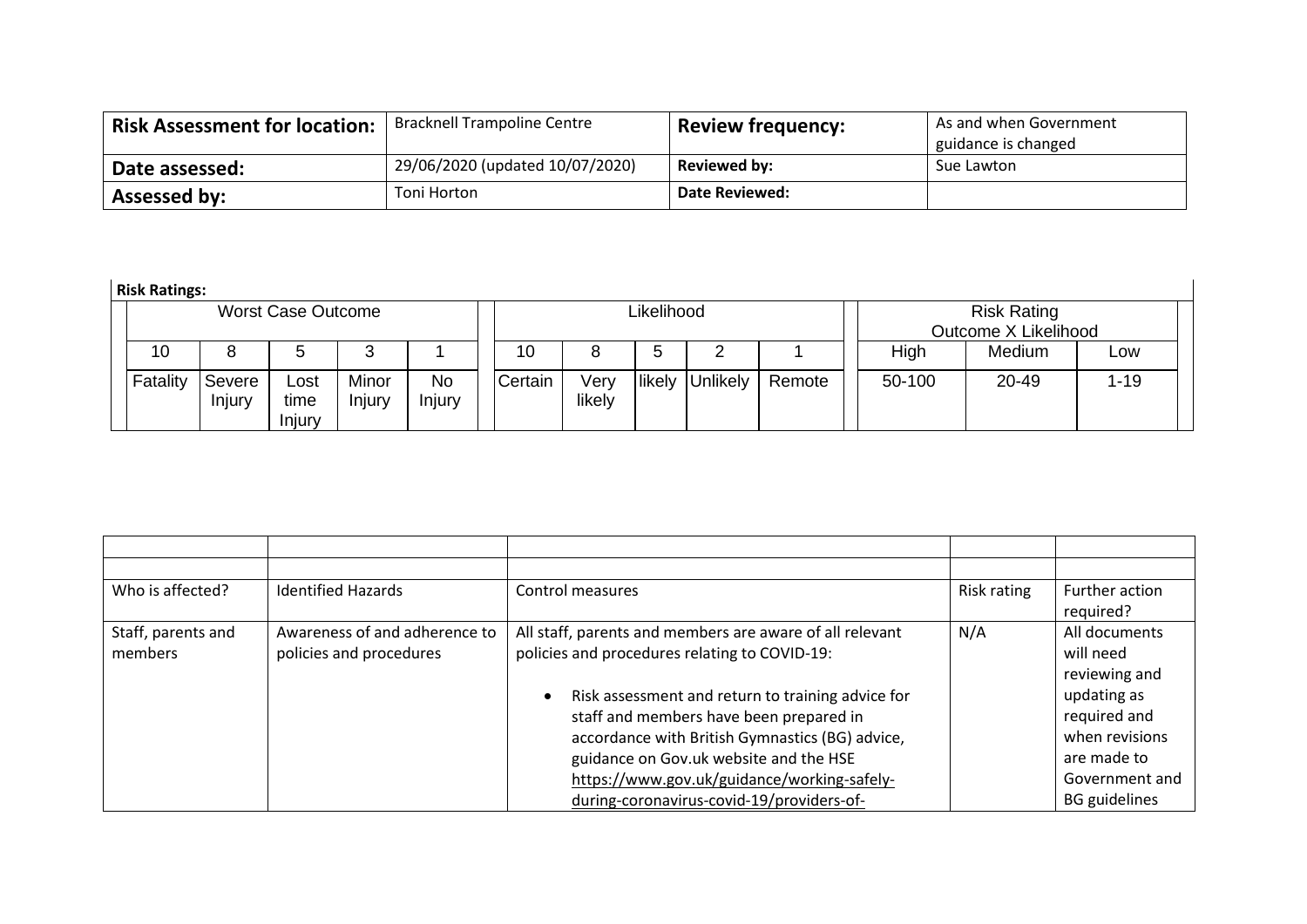|  | grassroots-sport-and-gym-leisure-facilities<br>https://www.hse.gov.uk/coronavirus/working-<br>safely/index.htm<br>https://www.gov.uk/guidance/nhs-test-and-trace-<br>workplace-guidance<br>BG Toolkit re return to training has been reviewed<br>BG Webinars attended to ensure all factors have<br>been considered<br>Staff have been consulted on return to training plan<br>and suggestions and recommendations included.<br>Risk assessment will be provided to Brakenhale<br>school | Confirmation<br>from parents<br>that they have<br>read and agreed<br>to the guidance. |
|--|------------------------------------------------------------------------------------------------------------------------------------------------------------------------------------------------------------------------------------------------------------------------------------------------------------------------------------------------------------------------------------------------------------------------------------------------------------------------------------------|---------------------------------------------------------------------------------------|
|  | Staff have been consulted and advised prior to Centre<br>returning including:                                                                                                                                                                                                                                                                                                                                                                                                            |                                                                                       |
|  | Zoom meetings<br>Ability to input suggestions and recommendations<br>into the return to work plan.<br>All staff will be required to attend a meeting at the<br>centre prior to reopening to ensure that they<br>understand all procedures and processes.<br>Scale diagrams of the Centre have been created<br>showing the 2 metre distancing and positioning and<br>movement of coaches and members.                                                                                     |                                                                                       |
|  | Parents and members:                                                                                                                                                                                                                                                                                                                                                                                                                                                                     |                                                                                       |
|  | Social Distancing plans have been communicated<br>based on 2 metres social distancing. The centre will<br>open on this basis regardless of Government<br>guidelines at the time of reopening.<br>Procedures on entering, exiting, infection control                                                                                                                                                                                                                                      |                                                                                       |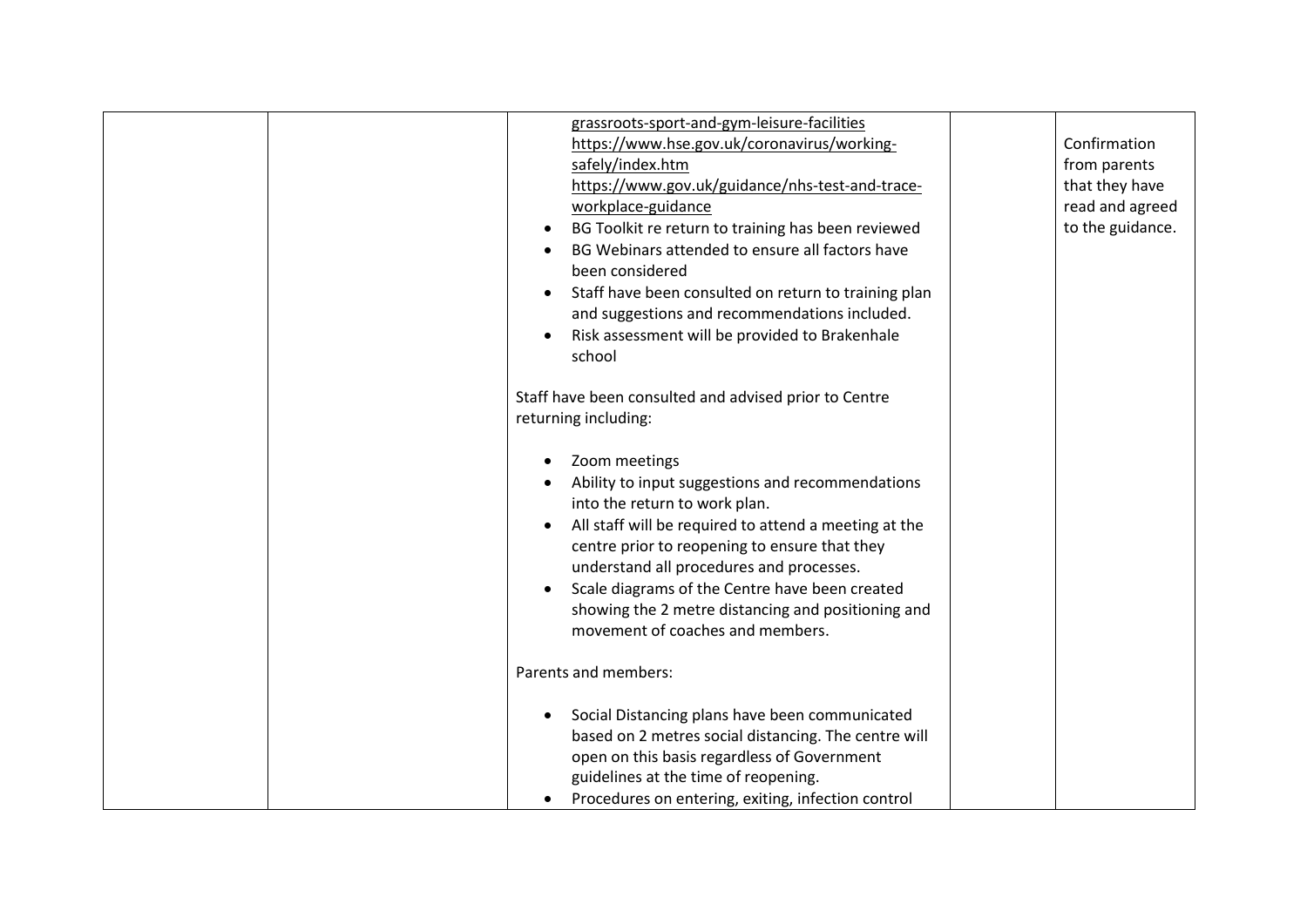|                               |                          | and movement around the centre have been<br>communicated to the members by email. Agreement<br>that the rules have been read and understood must<br>be received back from the member via email for the<br>member to return to training.<br>Zoom meetings have been set up to explain the new<br>$\bullet$<br>procedures and take any questions from parents<br>A video of the process will be completed once access<br>$\bullet$<br>to the centre is allowed and prior to reopening<br>Return to training advice and procedures will be<br>posted on social media and ETC website before<br>reopening<br>Posters and signs will be placed around the Centre as<br>prompts for members.<br>When the Centre opens up to more users, additional<br>procedures and notifications will be created. |                                                                       |                                                                        |
|-------------------------------|--------------------------|-----------------------------------------------------------------------------------------------------------------------------------------------------------------------------------------------------------------------------------------------------------------------------------------------------------------------------------------------------------------------------------------------------------------------------------------------------------------------------------------------------------------------------------------------------------------------------------------------------------------------------------------------------------------------------------------------------------------------------------------------------------------------------------------------|-----------------------------------------------------------------------|------------------------------------------------------------------------|
| Staff, parents and<br>members | <b>Social Distancing</b> | Government guidelines for ventilation require a<br>minimum of 100sqft per occupant. We are well<br>within this requirement with the Centre being over<br>500sqm (5,382sqft) in total. This would allow for 53<br>occupants and we are aiming for an average of<br>occupancy of 23.<br>Reduced numbers to return initially to the centre<br>$\bullet$<br>based on 2 metre social distancing.<br>Class sizes reduced to 3 (or 4 where space allows)<br>and training bubbles created to reduce risk of cross<br>infection.<br>Spreading classes over more trampolines for social<br>distancing purposes.<br>Small private classes to be allowed following the<br>$\bullet$<br>same 2 metre social distancing rules.<br>Timetable has been revised to allow for staggered<br>$\bullet$            | Worst<br>$case = 10$<br>Likelihood=2<br><b>Risk Rating=</b><br>Medium | To be updated as<br>required by<br>revised<br>Government<br>guidelines |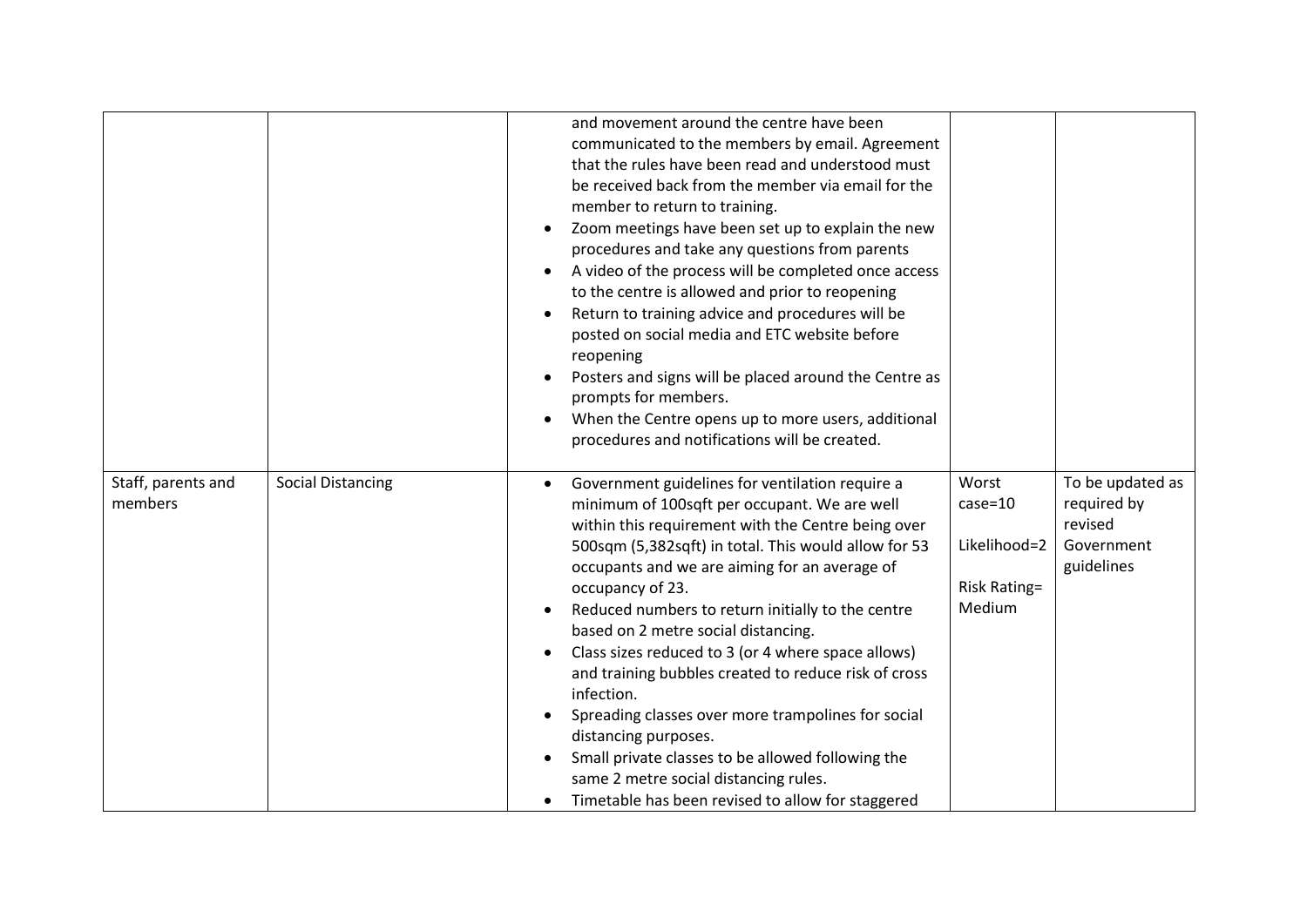|       |                             | start/end times and session time reduced. This is<br>required for social distancing and to allow for<br>cleaning between sessions.<br>Warm ups to be completed on the spot<br>Conditioning will continue to take place either online<br>or outside.<br>Signage, taped walkways and Velcro spots will be<br>placed around the centre to encourage appropriate<br>social distancing.<br>Members will be instructed on how and when to<br>move around the centre.<br>Safe pathways will be created to allow users to<br>distance from others when needing to leave the<br>group to use the toilet. All members will be asked to<br>use the toilet prior to arriving at the centre to reduce<br>the number of trips required during training<br>sessions.<br>A one way system will operate for training bubbles<br>to move between their turns.<br>Staff and parents will be asked to remind members<br>that there should be no hugging, touching, high fives<br>or sharing of personal belongings.<br>Coaches will not be allowed to undertake any<br>manual support on the trampoline or have any<br>physical contact with club members unless required<br>in case of accident.<br>Mat pushing will be possible as social distancing can |                                                               |
|-------|-----------------------------|----------------------------------------------------------------------------------------------------------------------------------------------------------------------------------------------------------------------------------------------------------------------------------------------------------------------------------------------------------------------------------------------------------------------------------------------------------------------------------------------------------------------------------------------------------------------------------------------------------------------------------------------------------------------------------------------------------------------------------------------------------------------------------------------------------------------------------------------------------------------------------------------------------------------------------------------------------------------------------------------------------------------------------------------------------------------------------------------------------------------------------------------------------------------------------------------------------------------------------------|---------------------------------------------------------------|
|       |                             | be maintained, but it is the coaches' choice whether<br>they are willing to use them.                                                                                                                                                                                                                                                                                                                                                                                                                                                                                                                                                                                                                                                                                                                                                                                                                                                                                                                                                                                                                                                                                                                                                  |                                                               |
| Staff | Mental health and wellbeing | Worst<br>The Staff has been involved in the return to training<br>process, via Zoom, email and phone calls, to ensure<br>$case=5$<br>their needs and concerns have been voiced.<br>Likelihood=2<br>All staff have been asked make the decision whether<br>$\bullet$                                                                                                                                                                                                                                                                                                                                                                                                                                                                                                                                                                                                                                                                                                                                                                                                                                                                                                                                                                    | Regular contact<br>with staff to<br>ensure their<br>needs and |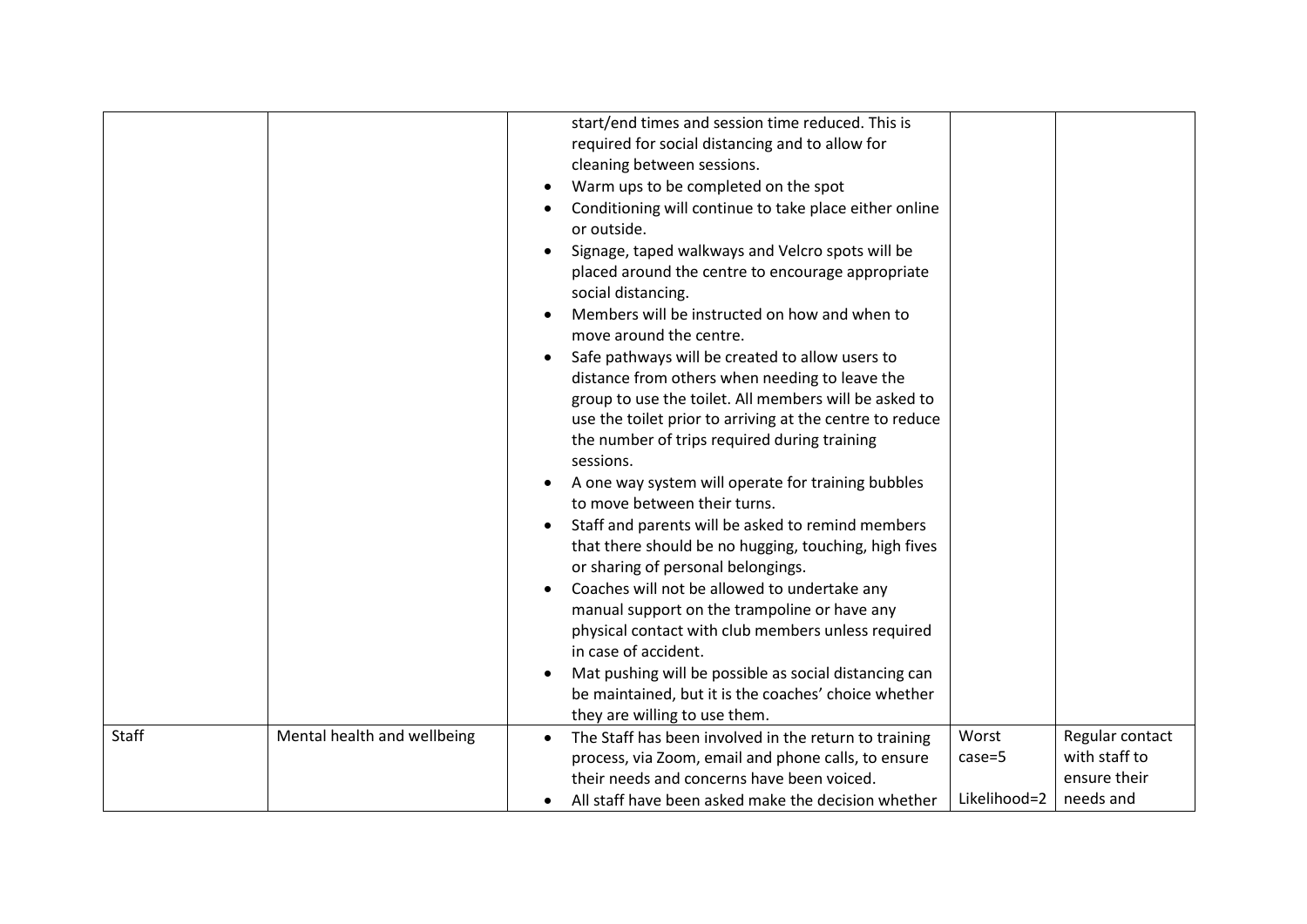|                               |                         | they wish to return to work.<br>All staff have been provided with details of the<br>minimum return to work PPE required<br>The Staff has been questioned on the level of risk<br>$\bullet$<br>they are prepared to undertake with regard to First<br>Aid.<br>After returning to work, if any member of staff is<br>$\bullet$<br>concerned regarding hygiene or other fears around<br>COVID-19, they can contact the Head Coach to<br>discuss.                                                                                                                                                                                                                                                                                                                                                                                                                                                                                                                                                                                          | <b>Risk Rating=</b><br>Low                                            | concerns are still<br>being met.          |
|-------------------------------|-------------------------|----------------------------------------------------------------------------------------------------------------------------------------------------------------------------------------------------------------------------------------------------------------------------------------------------------------------------------------------------------------------------------------------------------------------------------------------------------------------------------------------------------------------------------------------------------------------------------------------------------------------------------------------------------------------------------------------------------------------------------------------------------------------------------------------------------------------------------------------------------------------------------------------------------------------------------------------------------------------------------------------------------------------------------------|-----------------------------------------------------------------------|-------------------------------------------|
| Staff, parents and<br>members | <b>Hygiene Practice</b> | Centre has been deep cleaned.<br>$\bullet$<br>Signage will be installed throughout the Centre to<br>remind members of hygiene process.<br>All members will be asked to wash their hands<br>thoroughly before attending the centre.<br>Hand sanitiser will be provided in reception and<br>toilets.<br>Members and staff will be asked to bring their own<br>hand sanitiser for use during sessions.<br>Members may not leave the Hall to fill water bottles,<br>$\bullet$<br>so must bring sufficient water with them.<br>All members and staff will be required to come<br>dressed for training and bring a named bag big<br>enough to hold their training diary, pen, water, hand<br>sanitiser, chalk, tissues and to store shoes. Any<br>essential medication should also be brought in the<br>bag. All non-essential items must be left at home.<br>External doors will be open to allow for improved air<br>circulation.<br>Staff must inform the Finance Officer when stocks<br>begin to run low, so reordering can be completed | Worst<br>$case = 10$<br>Likelihood=2<br><b>Risk Rating=</b><br>Medium | Check daily for<br>replenishment<br>needs |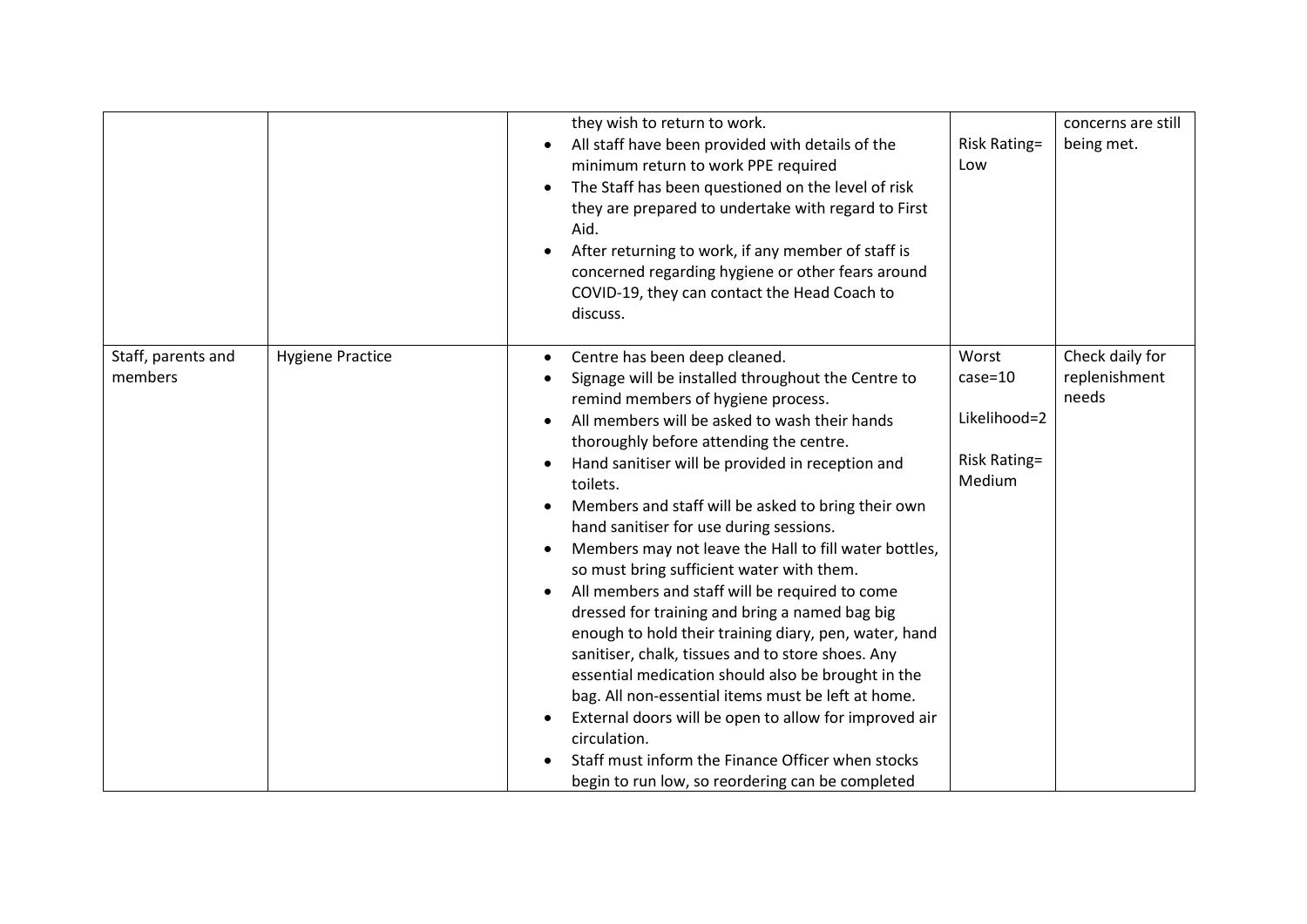|                          | before stock runs out.                                                                                                                                                                                                                                                                                                                                                                                                                                                                                                                                                                                                                                                                                                                                                                                                                                                                                                                                                                                                                                                                                                                                                                                                                                                                 |                                                                       |                                           |
|--------------------------|----------------------------------------------------------------------------------------------------------------------------------------------------------------------------------------------------------------------------------------------------------------------------------------------------------------------------------------------------------------------------------------------------------------------------------------------------------------------------------------------------------------------------------------------------------------------------------------------------------------------------------------------------------------------------------------------------------------------------------------------------------------------------------------------------------------------------------------------------------------------------------------------------------------------------------------------------------------------------------------------------------------------------------------------------------------------------------------------------------------------------------------------------------------------------------------------------------------------------------------------------------------------------------------|-----------------------------------------------------------------------|-------------------------------------------|
| <b>Infection Control</b> | Reduced number of people will be allowed in the<br>centre - reduced class size, no spectators or non-<br>members/staff allowed<br>Total Session times have been reduced to 1.5 hours<br>and members should arrive and leave promptly.<br>Members and staff to be kept in training bubbles to<br>$\bullet$<br>reduce risk of cross infection.<br>Staff rotas and member registers will be kept for at<br>$\bullet$<br>least 21 days to aid any Test and Trace request<br>Car park users will be asked to park and approach<br>the centre observing social distancing. Markers will<br>be placed 2 metres apart in the fenced area<br>approaching the centre. Parents are responsible for<br>their children observing these rules.<br>Parents will not be allowed in the Centre. They will<br>$\bullet$<br>be asked to remain in cars until pickup time.<br>Members will be signed in at the door using training<br>group registers.<br>Members will be advised to arrive and be picked up<br>promptly.<br>Members and staff will be asked to come to the<br>Centre in their training kit.<br>Members and staff will bring anything they need for<br>the session in a bag that remains with them at all<br>times. Member bags will be hung on a hook when<br>they are on the trampoline. | Worst<br>$case = 10$<br>Likelihood=2<br><b>Risk Rating=</b><br>Medium | Check daily for<br>replenishment<br>needs |
|                          | No personal use items are to be left in the Centre.<br>Any unnecessary furniture will be moved aside to<br>allow for adequate social distancing in the reception<br>area and Centre.<br>Any large items that cannot be moved will be<br>$\bullet$                                                                                                                                                                                                                                                                                                                                                                                                                                                                                                                                                                                                                                                                                                                                                                                                                                                                                                                                                                                                                                      |                                                                       |                                           |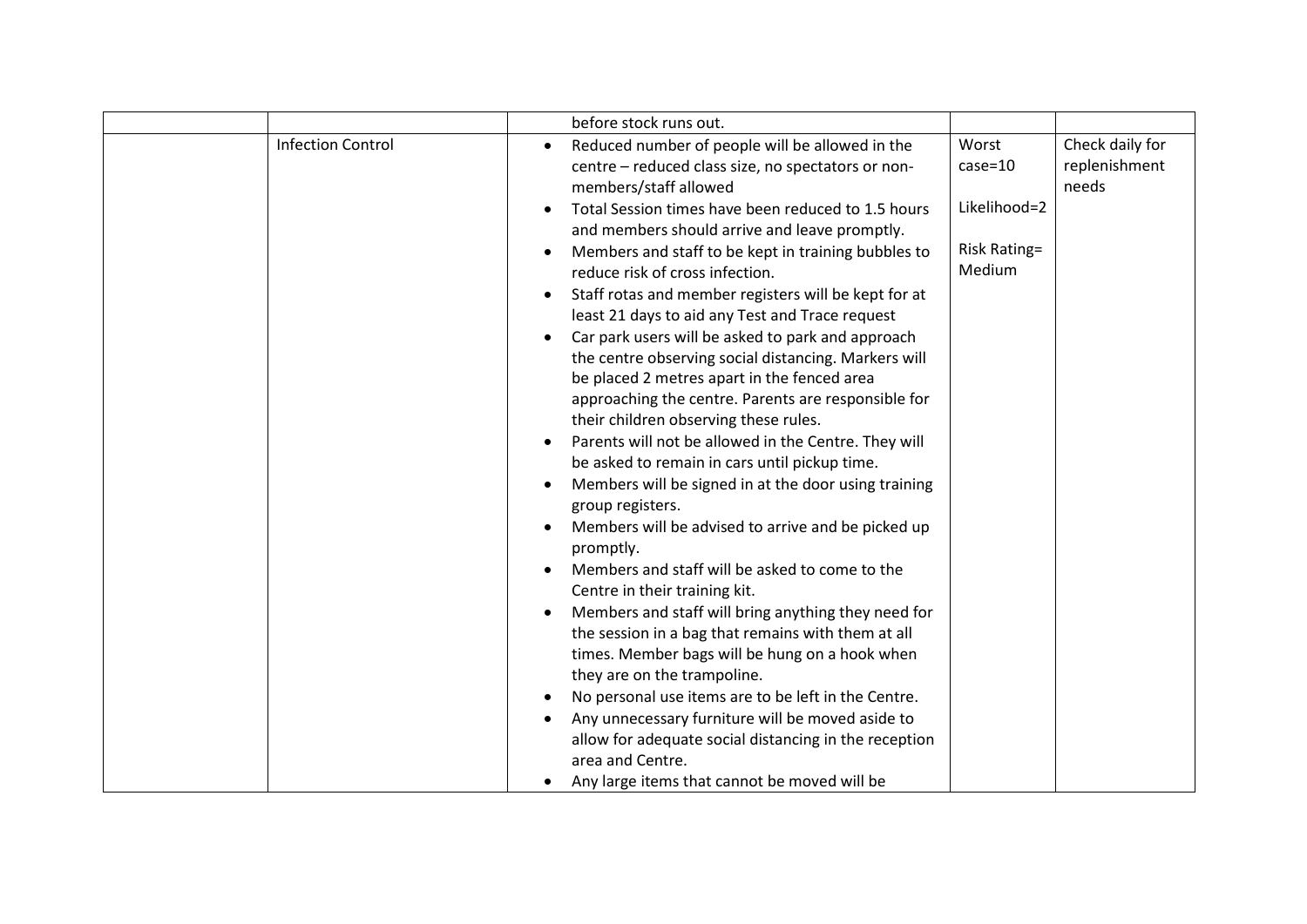| covered with Plastic to allow easier cleaning and                                                        |
|----------------------------------------------------------------------------------------------------------|
| reduce risk of spread of infection.                                                                      |
| The pit will be closed and covered with Plastic                                                          |
| The kitchen will be closed.                                                                              |
| The reception area will be closed for use except for                                                     |
| entry and exit to class and whilst waiting for pickup if                                                 |
| becomes ill.                                                                                             |
| Hand washing signs and reminders will be given.                                                          |
| Antibacterial hand wash, hand sanitiser and paper                                                        |
| towels will be provided for all toilets.                                                                 |
| Bins will be provided in all toilets and throughout the                                                  |
| Centre for disposal of PPE and tissues/hand towels                                                       |
| Cleaning and disinfecting will be undertaken before<br>$\bullet$                                         |
| the first session, between each session (high use                                                        |
| items) and at the end of the day. Disposable aprons                                                      |
| and gloves will be provided for cleaning.                                                                |
| Where there is a suspected case of COVID-19,                                                             |
| thorough cleaning of areas used by the person will                                                       |
| be undertaken. Any cleaning material/PPE will be                                                         |
| placed in a bag, sealed and kept for 72 hours before                                                     |
| disposal.                                                                                                |
| Cleaning Register to be used to track daily cleaning                                                     |
| tasks.                                                                                                   |
| Antibacterial wipes, disposable aprons and gloves                                                        |
| will be provided on each bed.                                                                            |
| If IT equipment is to be used, appropriate                                                               |
| antibacterial wipes will be provided to clean                                                            |
| between uses.                                                                                            |
| Music will not be played so that members and staff<br>$\bullet$                                          |
| are not required to shout.                                                                               |
|                                                                                                          |
|                                                                                                          |
| PPE used is at the discretion of the coach/member.<br>The government have advised that using a face mask |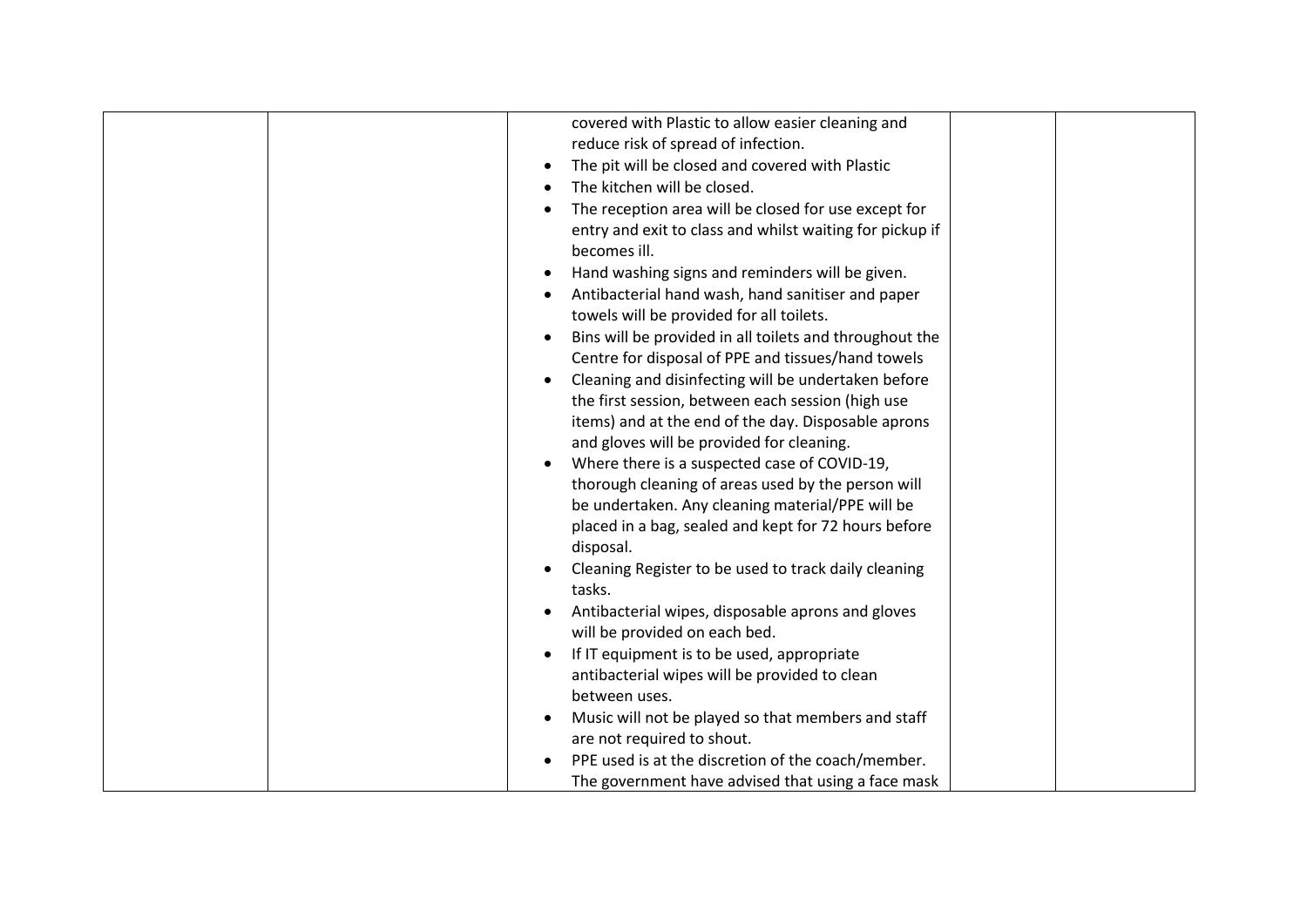|                               |                         | will not protect you, but may marginally protect<br>others if you are infected with COVID-19.<br>Advice on the use of face masks will be provided to<br>members and staff.<br>All attendees to the centre will be reminded to<br>either sneeze or cough into tissues or their elbow.<br>Tissues should them be disposed of in waste disposal<br>bins<br>If there is more than one confirmed case of COVID-<br>19 associated with the Centre, the local Health<br>Protection Team will need to be notified. Details can<br>be found below:<br>PHE Thames Valley Health Protection Team (South<br>East). Tel 0344 225 3861 |                                                                    |                                                                |
|-------------------------------|-------------------------|--------------------------------------------------------------------------------------------------------------------------------------------------------------------------------------------------------------------------------------------------------------------------------------------------------------------------------------------------------------------------------------------------------------------------------------------------------------------------------------------------------------------------------------------------------------------------------------------------------------------------|--------------------------------------------------------------------|----------------------------------------------------------------|
| Staff, parents and<br>members | Member and staff safety | Parents should be readily available should their child<br>$\bullet$<br>become ill as they will be requested to pick them up<br>immediately from Reception.<br>Members will only be allowed to leave once an<br>appropriate adult can be seen (unless they are<br>known to be allowed to leave unsupervised)<br>Data sheets have been provided for all cleaning<br>chemicals being used.<br>All cleaning chemicals (except for Antibacterial<br>$\bullet$<br>wipes, hand sanitiser and hand soap) are locked in<br>the store cupboard when not in use.<br>Emergency contact details to be checked prior to<br>reopening   | Worst<br>$case = 10$<br>Likelihood=1<br><b>Risk Rating=</b><br>Low |                                                                |
| Staff, parents and<br>members | Ill Health              | Staff, parents and members will all be advised of the<br>symptoms of COVID-19 e.g. -<br>Persistent cough<br>Difficulty in breathing                                                                                                                                                                                                                                                                                                                                                                                                                                                                                      | Worst<br>$case = 10$<br>Likelihood=2                               | Follow<br>Government<br>guidance and<br>update as<br>required. |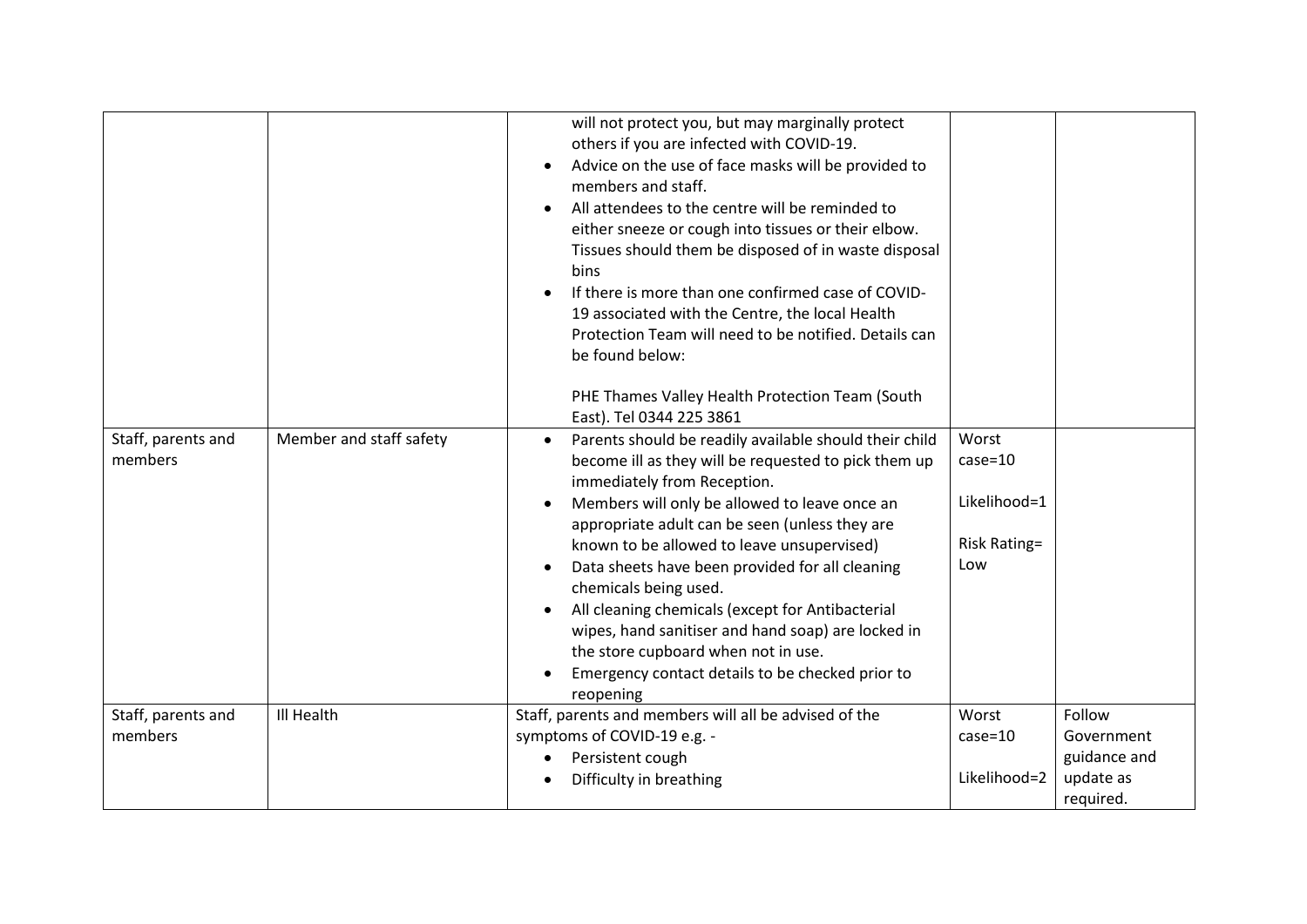| Medium<br>Loss of sense of smell and taste<br>And kept updated for any change in guidance on symptoms. |  |
|--------------------------------------------------------------------------------------------------------|--|
|                                                                                                        |  |
|                                                                                                        |  |
|                                                                                                        |  |
| Club members are asked not to attend the Centre:                                                       |  |
| If there is a current instance of COVID-19 in their                                                    |  |
| household                                                                                              |  |
| If they have any of the symptoms of COVID-19 listed                                                    |  |
| above                                                                                                  |  |
| For 14 days after returning from abroad (or in line                                                    |  |
| with current Government guidelines)<br>If they are feeling generally unwell (including                 |  |
| headaches) and until they have been well for 24                                                        |  |
| hours                                                                                                  |  |
| Children often have no symptoms other than loss of                                                     |  |
| smell or taste. They should not return if they have a                                                  |  |
| loss of smell and taste.                                                                               |  |
|                                                                                                        |  |
| If a member displays any symptoms of COVID-19 at                                                       |  |
| training, they will be asked to move out of the hall                                                   |  |
| into the reception area and parents will be contacted                                                  |  |
| to pick up the member as soon as possible.                                                             |  |
| The member should follow current government                                                            |  |
| guidelines. With the implementation of the                                                             |  |
| government track and trace strategy, anyone with                                                       |  |
| symptoms is instructed to isolate and get tested. If                                                   |  |
| positive, people in close contact within the previous                                                  |  |
| 48 hours will be contacted by track and trace and<br>asked to self-isolate.                            |  |
|                                                                                                        |  |